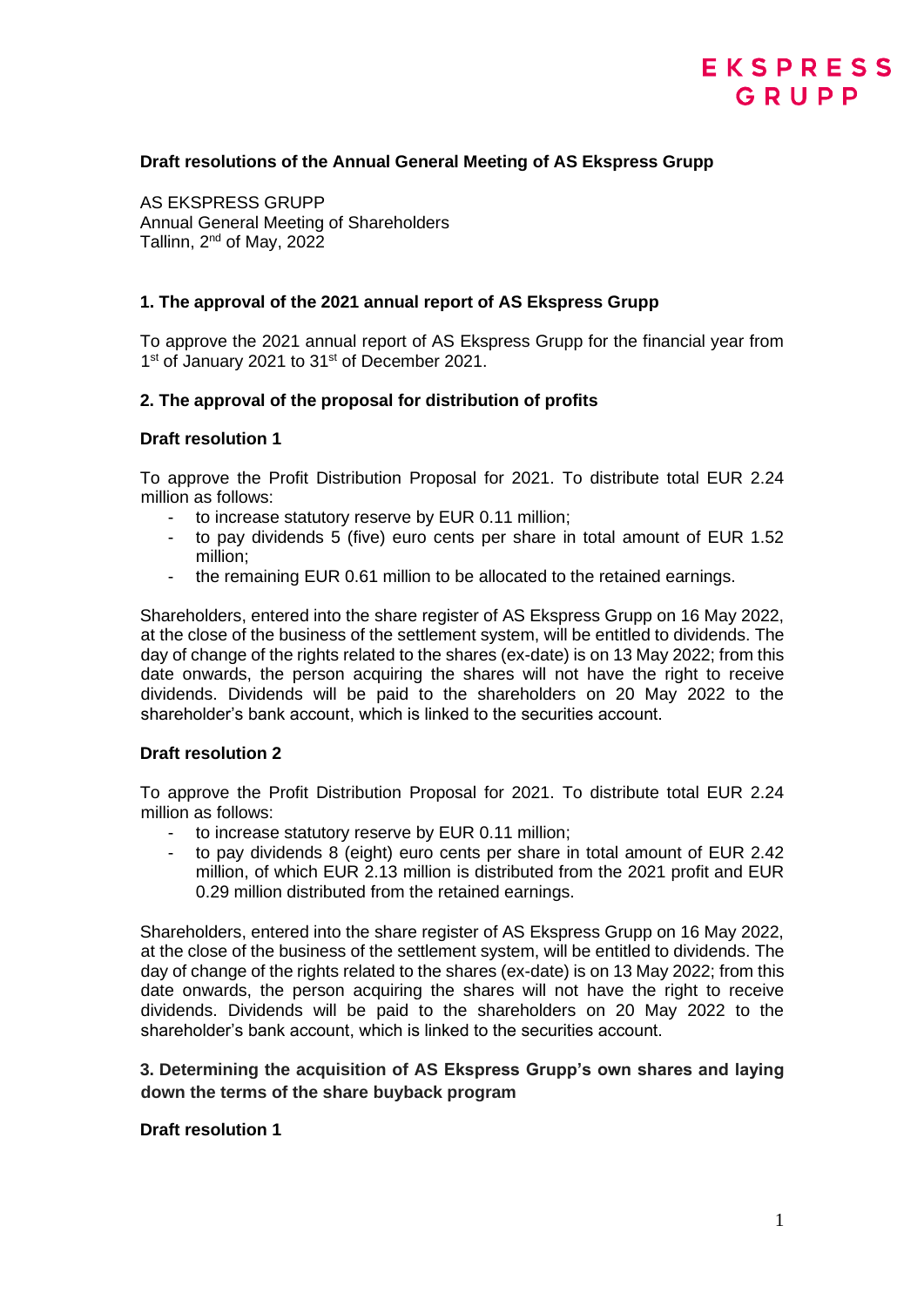

3.1. Approve the share buyback program of AS Ekspress Grupp's own shares under the following terms:

- AS Ekspress Grupp shall have the right to buy back a maximum of 2 500 000 own shares whereby the total amount of the nominal value of the treasury shares owned by the company may not exceed 1/10 of its share capital.
- AS Ekspress Grupp shall have the right to buy back its own shares in one or multiple transactions via buyback offer(s) targeted at all shareholders within 12 months from the date of adoption of this decision.
- The minimum amount to be paid for its own shares shall be EUR 0.60 per share and the maximum amount per share shall be the closing price on the Nasdaq Tallinn Stock Exchange plus 20% but not more than EUR 1.90 per share at the trading day preceding the announcement of each respective buyback. The total amount payable for the shares to be bought back pursuant to this decision shall be up to EUR 2 million at most. The acquisition of the shares may not lead to a reduction in net assets below the total amount of share capital and reserves, the payment of which to the shareholders is not be permitted under law or the articles of association.
- The purpose of the share buyback is to use the attractive market conditions in order to create value for the shareholders. The shares bought back will thereafter be cancelled or used for other purposes (e.g. sale or use of shares for the option program).

3.2. In accordance with this decision and applicable legal acts, authorise the Management Board to decide and carry out the share buyback, determine the share buyback price, procedure and other conditions as well as perform all other necessary procedures.

## **Draft resolution 2**

3.1. Approve the share buyback program of AS Ekspress Grupp's own shares under the following terms:

- AS Ekspress Grupp shall have the right to buy back a maximum of 2 500 000 own shares whereby the total amount of the nominal value of the treasury shares owned by the company may not exceed 1/10 of its share capital.
- AS Ekspress Grupp shall have the right to buy back its own shares in one or multiple transactions via buyback offer(s) targeted at all shareholders within 12 months from the date of adoption of this decision.
- The minimum amount to be paid for its own shares shall be EUR 0.60 per share and the maximum amount per share shall be the closing price on the Nasdaq Tallinn Stock Exchange plus 20% but not more than EUR 1.90 per share at the trading day preceding the announcement of each respective buyback. The total amount payable for the shares to be bought back pursuant to this decision shall be up to EUR 1 million at most. The acquisition of the shares may not lead to a reduction in net assets below the total amount of share capital and reserves, the payment of which to the shareholders is not be permitted under law or the articles of association.
- The purpose of the share buyback is to use the attractive market conditions in order to create value for the shareholders. The shares